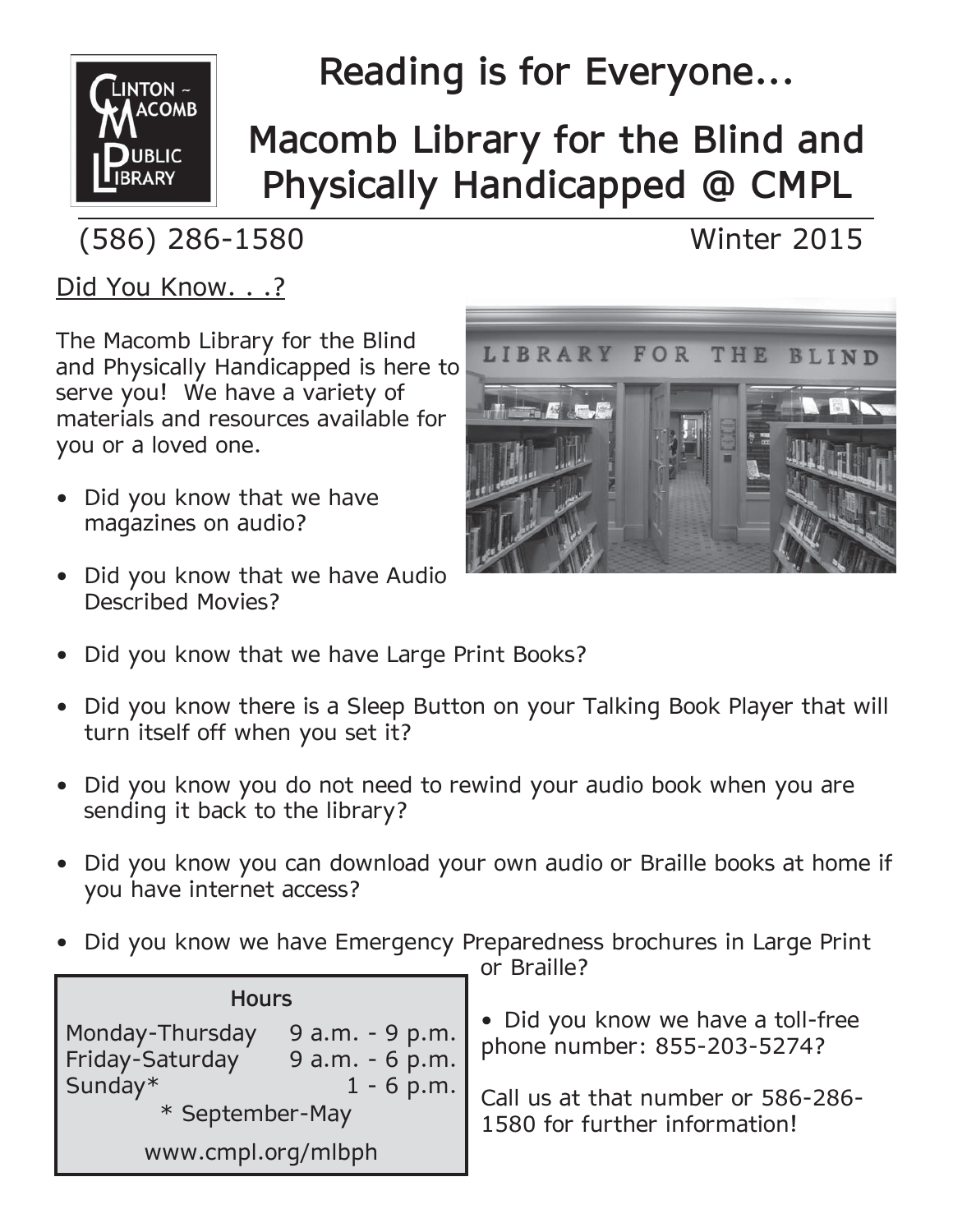## Computer and iPhone, iPad Classes for Spring

Our computer tutor, Sharon, will be teaching one-on-one classes this Spring for patrons interested in learning how to use the computer with adaptive technology software. Such software includes ZoomText or JAWS on Windows 7 computers. ZoomText

allows users to enlarge the text on the computer whereas JAWS reads what is on the computer screen to users. Computer beginners



or those familiar with computers but have never used adaptive software, may want to register for these classes.

Also, Sharon will be able to show iPhone, iPad, and iPod Touch users how to use VoiceOver technology that is present on those devices to assist in accessing the apps. This will allow you to get the most out of your Apple product.

If you would like to attend a oneon-one class, but are unable to find transportation to the library, certain classes by phone are also available. Please call us for more information or to register for March classes – 586- 286-1580.

# Lions Clubs of Michigan **Scholarships**

The Lions Clubs of Michigan offer student scholarships on a yearly basis. Students must be legally blind and provide verification, must be a resident of the State of Michigan and a United States Citizen, and either attending or accepted by an accredited trade or business school, college or university.

Please visit the Lions Clubs website: **www.lionsofmi.com** or call 517-887- 6640 for further information.

# Winter Reading Contest

Here is some food for thought! Join our Macomb LBPH Winter Reading Contest, and you might just win a \$25 Visa Gift Card! All ages are invited to participate.



All you need to do is call the library at 586-286-1580, starting February 2, and request a book whose theme somehow relates to food. If you cannot think of a choice, please see our list of suggestions below.

When you are finished with the book, call us by March 28, the last day of the contest, and we will enter your name in our drawing. One entry per patron, and we will draw two winners. Good luck!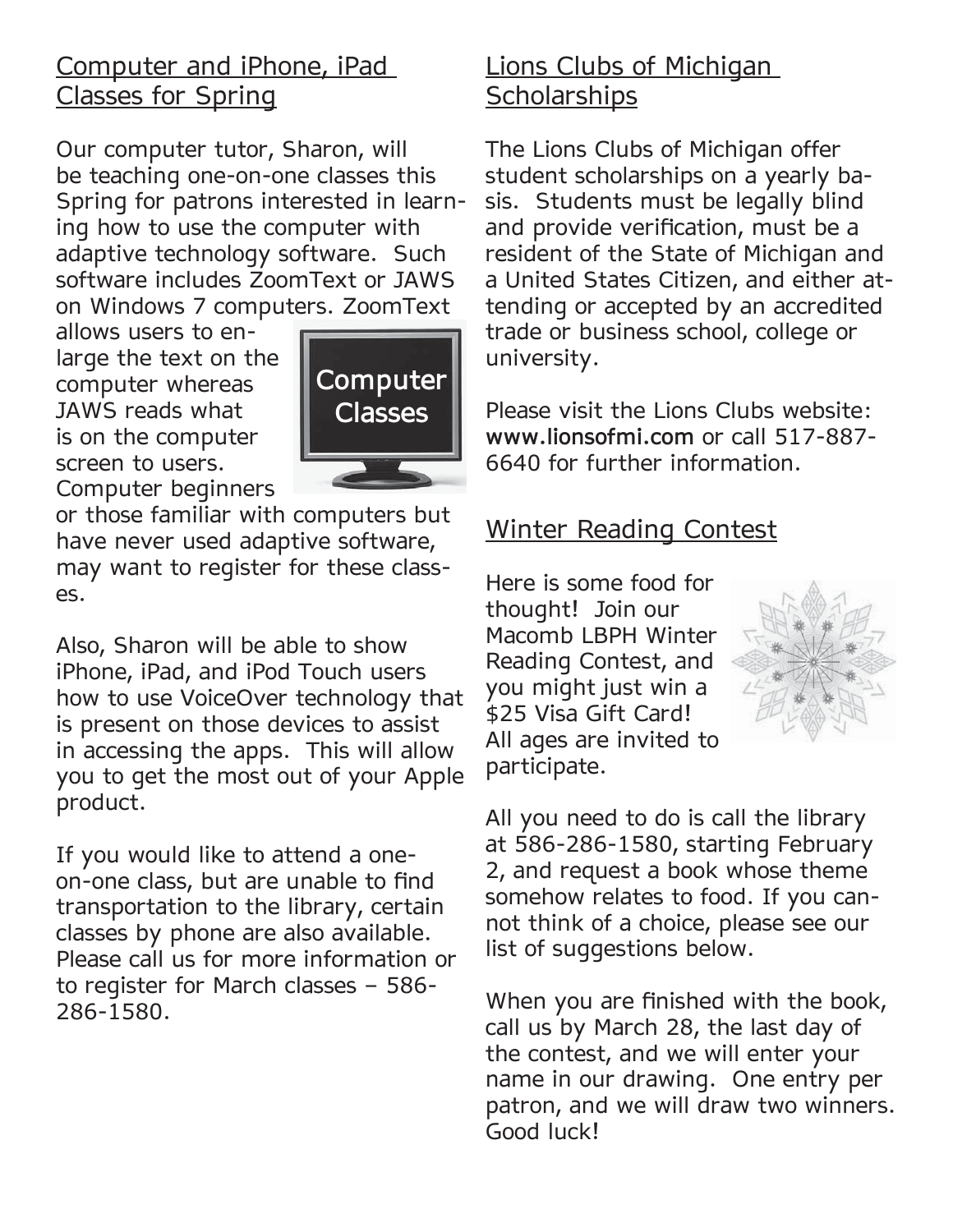#### Winter Reading Suggestions

#### Adult Level - Fiction

*The Quilter's Kitchen: an Elm Creek Quilts Novel with recipes* by Jennifer Chiaverini **DB 68353** General Fiction

*Sweet Revenge* by Diane Mott Davidson (or any of this author's Culinary Mystery series) **DB 65348** Mystery

*Angels at the Table* by Debbie Macomber **DB 75855** Romance

*Happy Birthday* by Danielle Steel **DB 73657** Romance

*Scarlet Feather* by Maeve Binchy **DB 51764** General Fiction

*Toxin* by Robin Cook **DB 46224** Mystery/Suspense

*Hotshot* by Julie Garwood **DB 77358** Romance/Suspense

*Chocolat* by Joanne Harris **DB 49086** Modern Writing/Psychological Fiction

*The Corsican Caper* by Peter Mayle **DB 78861** Mystery

Adult Level - Nonfiction *Under the Tuscan Sun: at Home in Italy* by Frances Mayes **DB 44847 General Nonfiction** 

*Stealing Buddha's Dinner* by Bich M Nguyen **DB 69401** Biography

*Lunch in Paris: A Love Story, with Recipes* by Elizabeth Bard **DB 73427** Biography

*Julie and Julia: My Year of Cooking Dangerously* by Julie Powell **DB 69563 General Nonfiction** 

*The Pioneer Woman Cooks: Recipes from an Accidental Country* Girl by Ree Drummond **DB 72395** Cooking

*Big Russ and Me: Father and Son, Lessons of Life* by Tim Russert **DB 58298** Autobiography

*The Taste of War: World War II and the Battle for Food* by E. Collingham **DB 76655 Nonfiction/World War II** 

Youth Level Fiction *Survival* by Gordon Korman **DB 78615** Grades 5 to 8 and older

*Like Bug Juice on a Burger* by Julie Sternberg **DB 76680** Grades 2 to 4

*Farmer in the Sky* by Robert Heinlein **DB 24747** Grades 6 to 9 and older

*Farewell, My Lunchbag* by Bruce Hale **DB 54319** Grades 3 to 6

*Crocodile Tears* by Anthony Horowitz **DB 70121** Grades 6 to 9

Youth Level Nonfiction *What the World Eats* by Faith D'Aluision **DB 67687** Grades 6 to 9

*Chew on This* by Eric Schlosser **DB 62925** Grades 6 to 9

*What's Cooking? The History of American Food* by Sylvia Whitman **DB 54641** Grades 6 to 9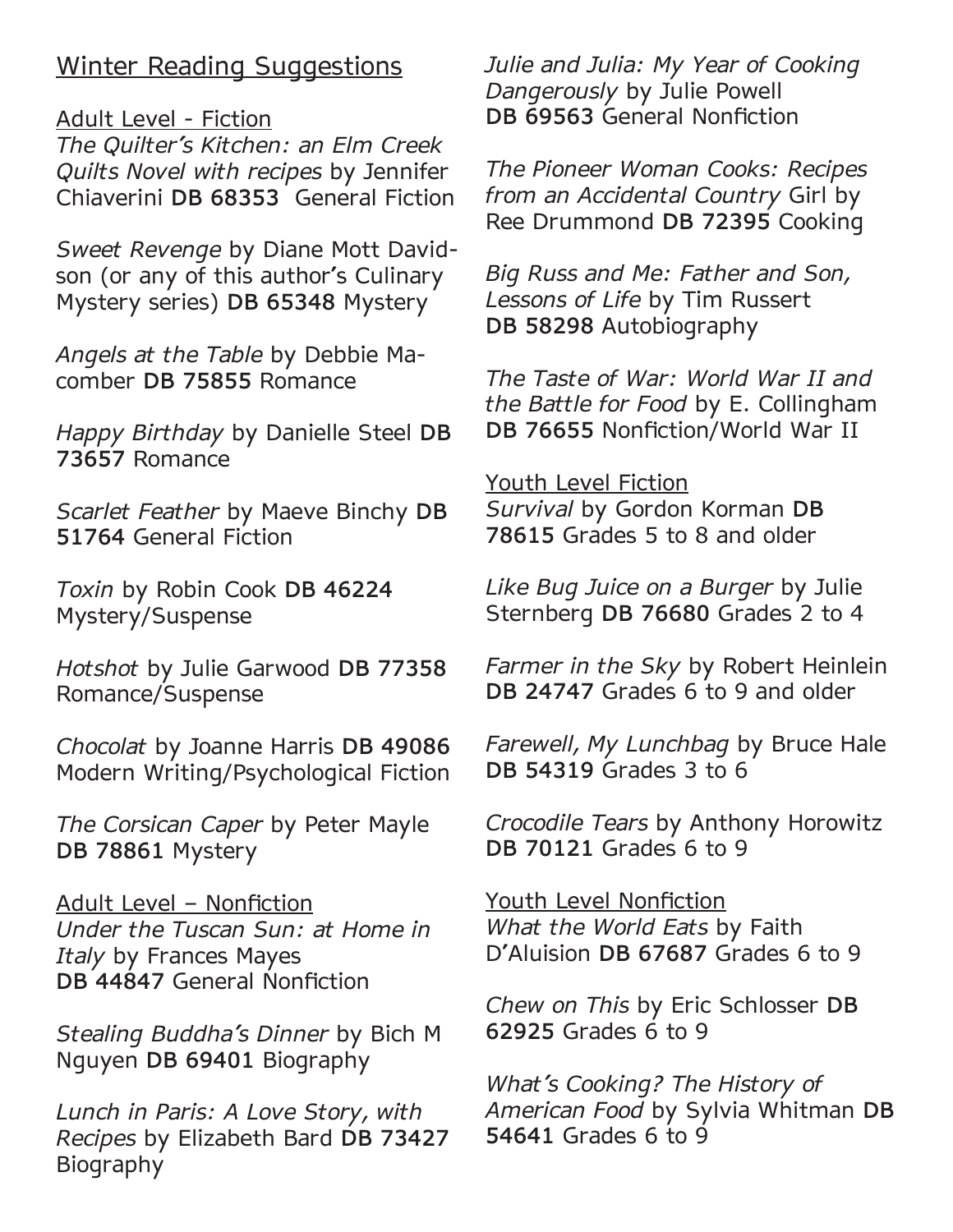# Assistive Technology Demonstration

There are many products on the market that are available to aid people with vision issues. If you are looking for a product or have a product you would like to donate, you may want to check out the Michigan Disability Rights Coalition's ATXchange website: **https://atxchange.org**. Per the website, "the ATXchange is a place where people with disabilities, family members, friends and others can sell or donate used assistive technology devices. You can also list items you need."

Also, for financial information, see The Michigan Assistive Technology Loan Fund webpage at **http://ucpmichigan.org/at/loan-funds/michigan-assistivetechnology-loan-fund/**. Per this website, "the Michigan Assistive Technology Loan Fund allows people with disabilities and seniors (or their family members) to purchase assistive technology devices or services, including modification of vehicles and homes. Loans may also cover cost of training to use the purchased equipment, warranties, and service agreements."

Your Macomb Library for the Blind also offers in-house use of computers that have ZoomText (screen magnifier software) and JAWS (screen reader software) installed and a Brailler Embosser on which you can print out personal messages or similar types of written communication in Braille.

In the future, we plan on scheduling personalized demonstrations of various other devices at the library. Please call us at 586-286-1580 if you would like to be put on a waiting list for demonstration programs.

#### Macomb Blind Bowling League

The Macomb Blind Bowling League offers fun and friendship for visually impaired, blind, and sighted bowlers. The group meets on Wednesdays from 11:30 am until 3:00 pm at Fraser Lanes. The cost is \$10 per week. Besides bowling, there are 50/50 raffles, mystery jackpots, and an end of season banquet.

The league is sponsored by eight different Lions Clubs. Sighted persons are also invited to join in the fun of bowling and to help with scorekeeping and pin placement.

To join and to get information on transportation to Fraser Lanes, please call Nathan at 586-296-2675.

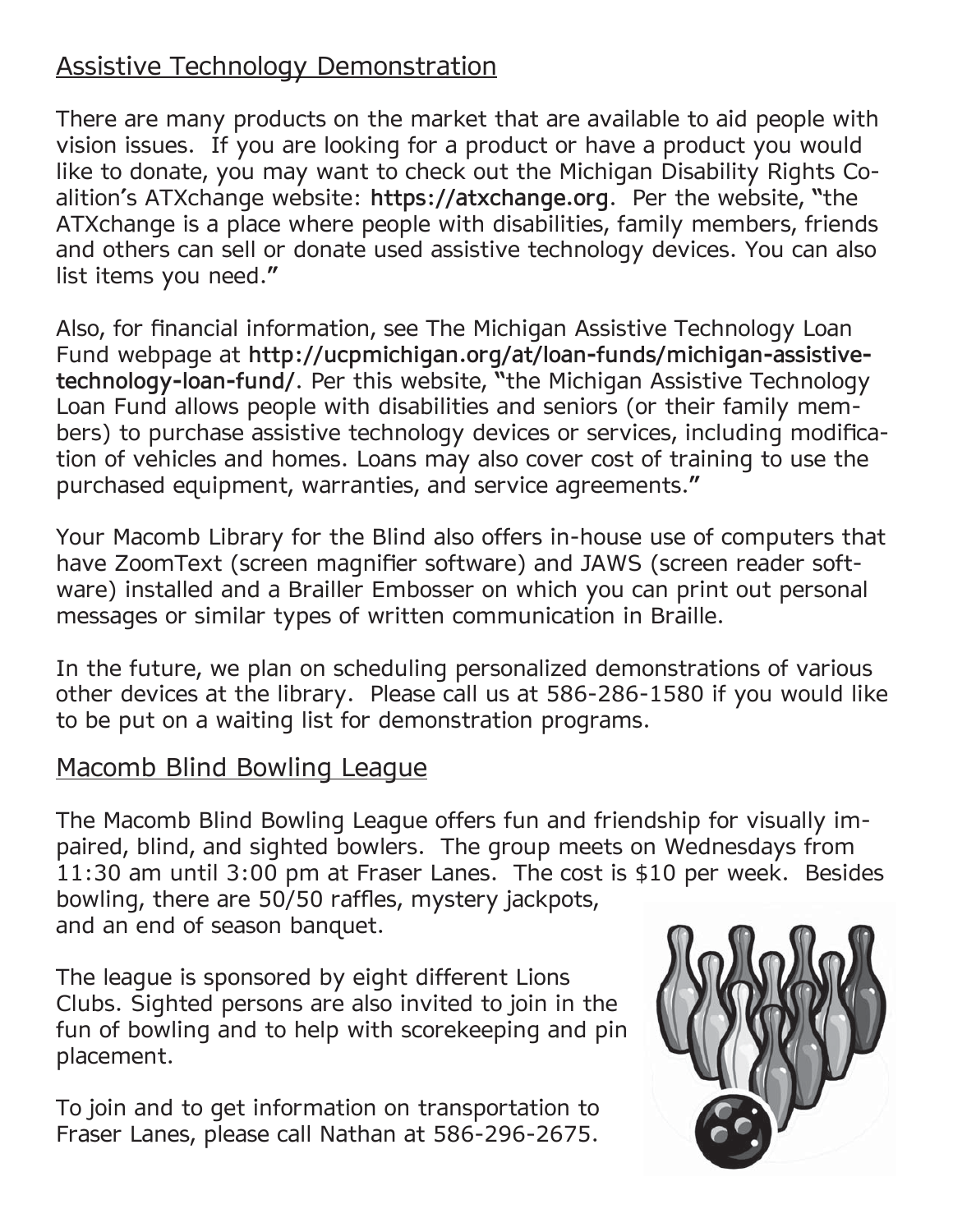# Book Discussion Group by Phone

In our last newsletter, we introduced our latest program, a book discussion group by phone. If you have always wanted to join a book discussion group, but never had a way to meet at your local library, now is your opportunity to be in a discussion group without having to leave the comforts of home.



Our group meets on the first Monday of the month, excluding holidays. We call members up and patch them into a conference call. The discussion usually lasts between 60 to 90 minutes.

If you are interested in joining or learning more, just call us at 586-286- 1580. We will let you know what the next book title is that the group is reading, and send the audio version out to you by mail. It's as easy as that!

#### **New! Currency Reader**

The National Library Service for the Blind & Physically Handicapped has partnered with the Bureau of Engraving and Printing (BEP) in support of its U.S. Currency Reader Program, which will provide currency reader devices, free of charge, to eligible individuals who are blind or visually impaired. The program is part of the U.S. government's Meaningful Access Initiative to assist individuals who experience difficulties identifying U.S. currency.

The currency reader, called the iBill Talking Banknote Identifier, is a compact device that announces a note's value in one of three ways: voice, pattern of tones, or pattern of vibrations. Just insert a currency bill into the device and press the button on the side to have the denomination identified. The currency reader does not identify foreign or counterfeit banknotes. The size of a key fob, it can be carried in a pocket or purse, clipped to a belt, or attached to a keychain or lanyard. It operates on a single AAA battery, which typically lasts for more than a year. The initial battery is included.



To pre-order, patrons may call the Macomb Library for the Blind at 586-286- 1580. A currency reader will be mailed Free Matter to the patron's on-file address when the devices become available. Patrons who originally registered as a blind or visually impaired reader are eligible.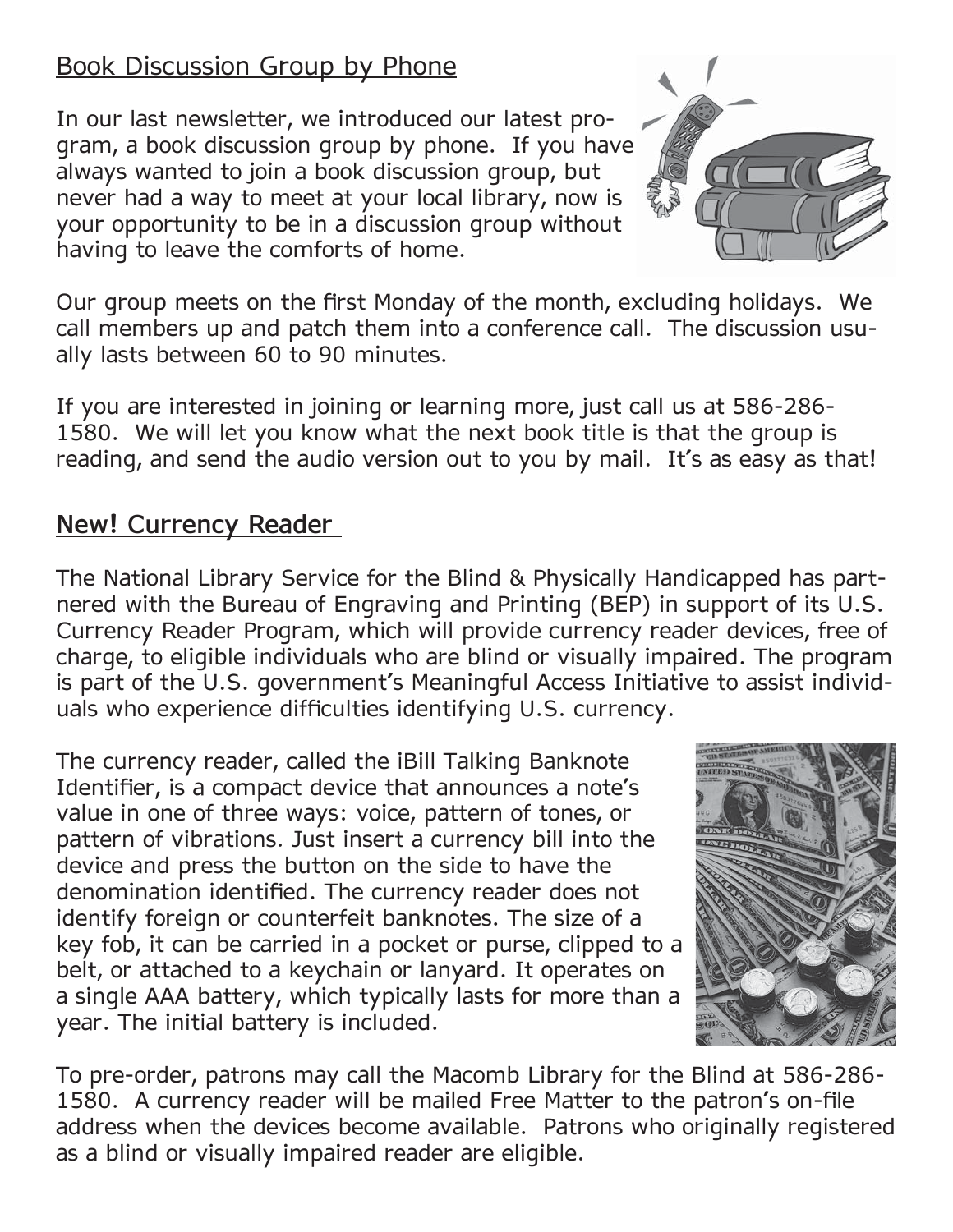### **Reader Recommendations**

**William Kallao** recommends *Pictures of You* by Caroline Leavitt. Photographer Isabelle crashes into April's

stopped car on a foggy road, killing April but sparing April's son, Sam. April's grieving husband doesn't understand why his wife was three hours from home with a suitcase--or why



Sam is drawn to traumatized Isabelle. Some strong language and some descriptions of sex. William says the book was just phenomenal. This is a suspenseful book with a realistic look at relationships. **DB 75565**

**Rita Taylor** recommends *The Ezekiel Option* by Joel C. Rosenberg. While U.S. forces down a hijacked plane and assassins kill the Palestinian prime



minister, Russian radicals execute a coup during which CIA agent Erin McCoy disappears. Erin's fiancé, presidential advisor Jon Bennett, tracks Erin and uncovers a Biblical

verse predicting apocalypse. Sequel to *The Last Days* (RC 57970). Violence. Rita says this story has nonstop action from the very first page to the very end. Rita has listened to it four times! **DB 61947**

**Rita** also liked *The Harbinger* by Jonathan Cahn. Journalist Nouriel Kaplan is approached by a prophet who warns him about the coming downfall of America. Kaplan learns of nine prophesies that were revealed to the

ancient Israelites before their country's destruction and sees that the same signs are now manifest in the United States. Rita comments that you will



never think of 9/11/2001 the same after reading this book. **DB 76704**

**Rita** also says to try *The Walk by Richard* Paul Evans. Seattle advertising executive Alan Christoffersen has everything--until his beloved wife dies, his business partner steals their clients, and his house is repossessed. Alan decides to walk across America to Key West, Florida, in search of new meaning while keeping a journal and befriending people along the way. Rita highly recommends this book as well as the author's entire Walk series in sequence. **DB 71348**

### Clinton-Macomb Public Library Staff Picks

The staff pick of books below were culled from Clinton-Macomb's Chapter One Book Talking Program.

*Quiet: The Power of Introverts in a World That Can't Stop Talking* by Susan Cain. Author explores introversion from a cultural point of view. Posits that as many as half of Americans are introverts, even as society promotes what she calls the "extrovert ideal." Examines the differences between the two personality types. Suggests ways to nurture "quiet" children. **DB 74307**

*Continued on next page...*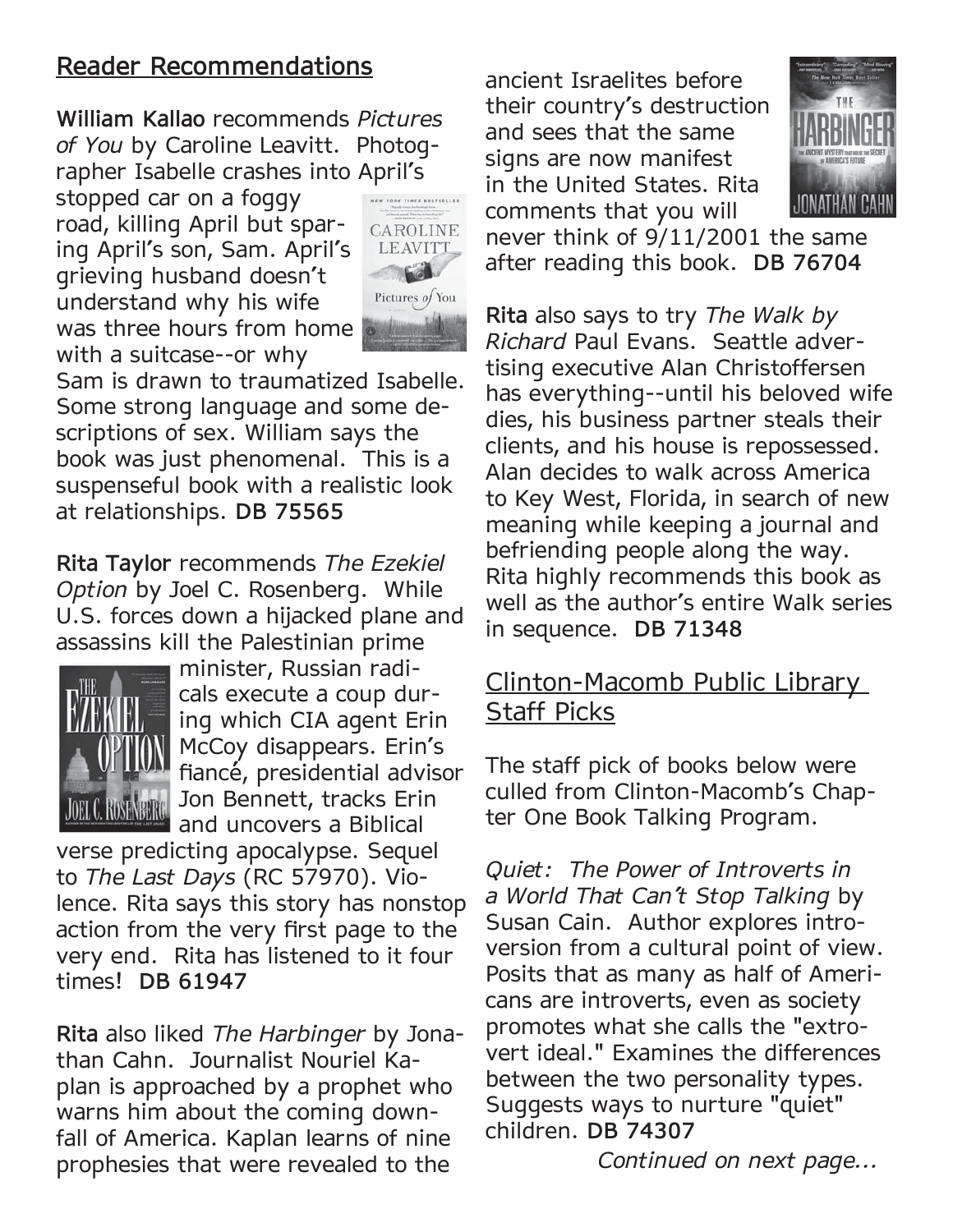*Sister Mother Husband Dog, Etc.* by Delia Ephron. A series of autobiographical essays about life, love, writing, movies, and family. In "Sister" the author explores the rivalry, mutual respect, and intimacy that comprised her relationship with her older

sister and frequent writing companion Nora, who died in 2012. Some strong language. **DB 77334**

*Vertigo 42* by Martha Grimes. At high-rise London bar Vertigo 42, Superintendent Jury meets Tom Williamson, who is convinced his wife, Tess, was murdered seventeen years ago. Tess's death was ruled an accidental fall caused by vertigo. A young girl's similar fall at a party hosted by Tess may be connected. Some strong language. **DB 79321**

*The Arsonist* by Sue Miller. Feeling unmoored after working in East Africa for fifteen years, Frankie Rowley has come home to the small New Hampshire village of Pomeroy and the farmhouse where her family has always summered. On her first night back, someone begins burning down summer houses. **DB 78858**

*Still Midnight* by Denise Mina. When three armed men invade a quiet Glasgow home and demand audience with a person who does not live there, Alex Morrow investigates their apparent mistake, a situation that escalates as violent acts are committed against the hostages. **DB 72533**

*Secret Keeper* by Kate Morton. England. In the 1960s teenager Laurel Nicolson witnessed her mother Dorothy stab a man to death. Decades later Laurel, now a renowned actress, visits her senile ninety-year-old mother and begins to research the

> matriarch's complicated past. **DB 75668**

*The Returned* by Jason Mott. Harold and Lucille Hargrave are visited by a man from the Bureau and their long-dead eightyear-old son, Jacob. All over the world, people are mysteriously returning to life. **DB 77460**

*State of Wonder* by Ann Patchett. Vogel Pharmaceutical sends pharmacologist Marina Singh to Amazonian Brazil to locate elusive employee Dr. Annick Swenson, who was once Singh's professor. While investigating the status of Swenson's fertilitydrug research, Singh also hopes to uncover the fate of colleague Anders Eckman, whom Swenson reported dead. Some strong language. **DB 73464**

*Still Life With Bread Crumbs* by **Anna Quindlen. Sixty-year-old ANNA** Manhattan photographer Re-**Example 2** becca Winter, once renowned for her work with everyday objects,

is now broke and moves to a cabin in upstate New York. Rebecca refills her coffers by photographing items found in nature and regains peace by flirting with roofer Jim Bates and adopting a dog. **DB 78255**



STILL<br>MIDNIGHT

Kate Morton

sister  $\begin{array}{c} \text{mother} \\ \text{husband} \end{array}$ 

DELIA EPHRON